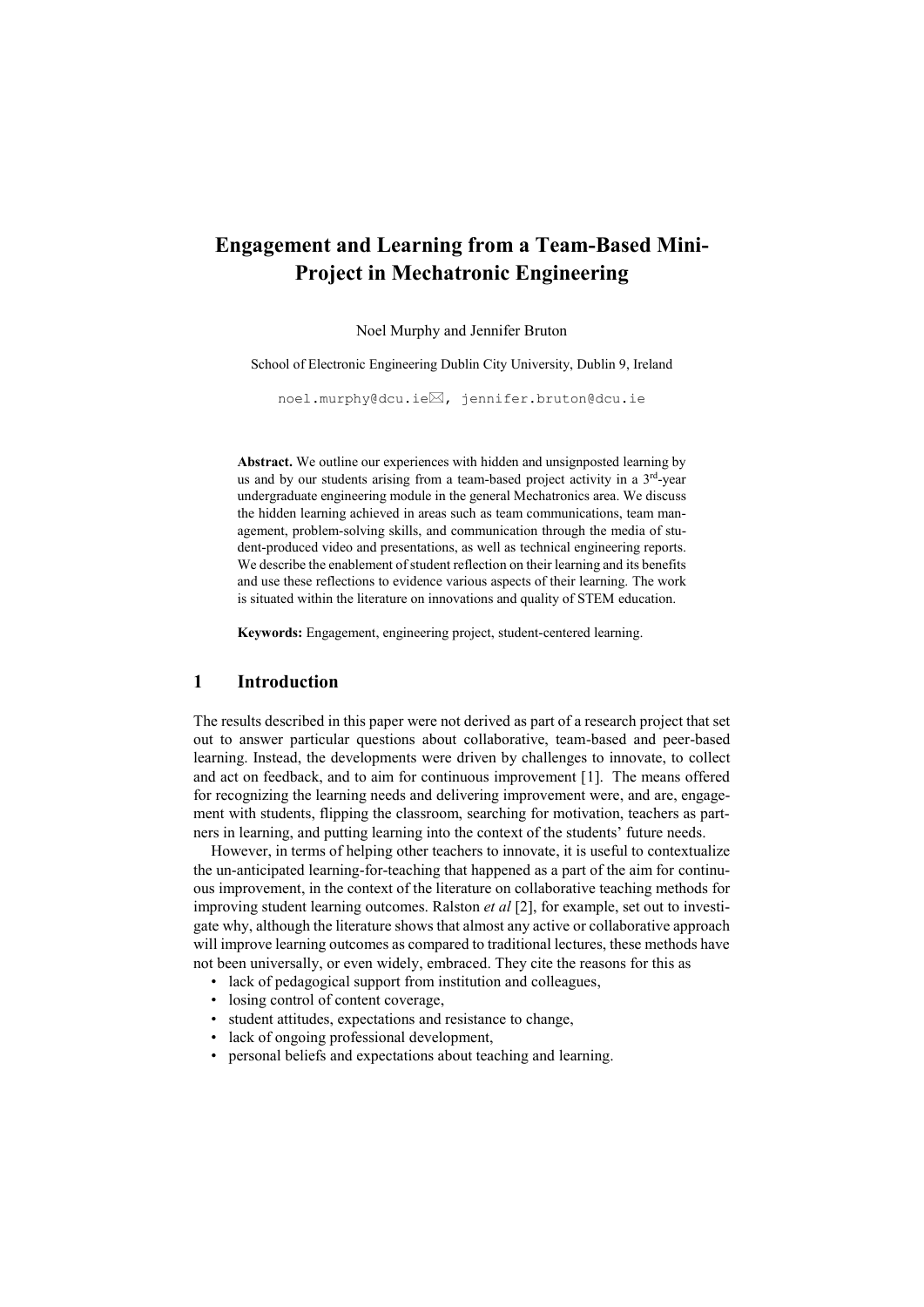The outcome of the developments described in this paper is that many of these barriers can be overcome, not by assuming collaborative learning is the 'solution' and promoting ways of adopting it, but by setting *continuous improvement* as the objective, with listening and innovation (by the teacher) as the methods. As continuous improvement is actually about *quality of learning*, we see the progression as being one from quality to student engagement. Then, one natural expression of student engagement is collaborative learning – this now being an outcome and conclusion rather than a starting point.

Although Wittek and Kvernbekk [3] point out that 'quality of learning' is an elusive concept in higher education, assessment of teaching and learning is often considered as the means for 'achieving' it [4], and the enhancement of quality of learning can be linked to the quality of the student experience [5]. Klemenčič [6] focused on studentcentered learning (SCL) as being a sort of 'litmus test' for quality, noting that studentcentered learning features in the 2015 version of the European Standards and Guidelines for Quality Assurance in Europe (ESG), which in turn, strongly influences national and institutional policies. This is a reflection of the fact that policies for quality have shifted from student satisfaction to *student engagement*, and research on student engagement has been the cornerstone upon which policies and practices have been positioned over the last 10 years or so.

Indicators for student engagement are 'groupings of related items designed … to measure the extent to which an institution's environment promotes effective educational practices' [8]. For the Irish Survey of Student Engagement, there are nine such engagement indicators: higher-order learning, reflective and integrative learning, quantitative reasoning, learning strategies, *collaborative learning*, student-faculty interaction, effective teaching practices, quality of interactions and supportive environment [9]. Focusing on the collaborative learning element, Ralston *et al* note as benefits: improvements in student achievement (content learning and understanding), the quality of interpersonal interactions (communication and social skills), self-esteem, self-confidence and student retention. Collaborative learning – which could be considered as any structured form of small group interaction  $[10]$  – is generally associated with active learning in the literature.

To situate the change process that led to the learning described here, it is useful to consider Borrego and Henderson's categorization of innovations in STEM teaching and learning into eight change strategies. In their terms, this work arose from individual 'reflective teachers' forming informal 'reflective communities', cross-fertilizing and supporting each other's innovations. However, there are also elements of the 'shared vision' strategy with its subcategories of 'learning organizations' and 'complexity leadership'. In the complex and disruptive educational environment in which we now find ourselves, these categories can help us to structure our efforts so that they support the agility and innovation that will characterize successful educators in the future.

## **2 Module Overview**

**Electromechanical Systems** is a module in the first semester of the third year of related four-year (Bachelor) programmes in Electronic and Computer Engineering and in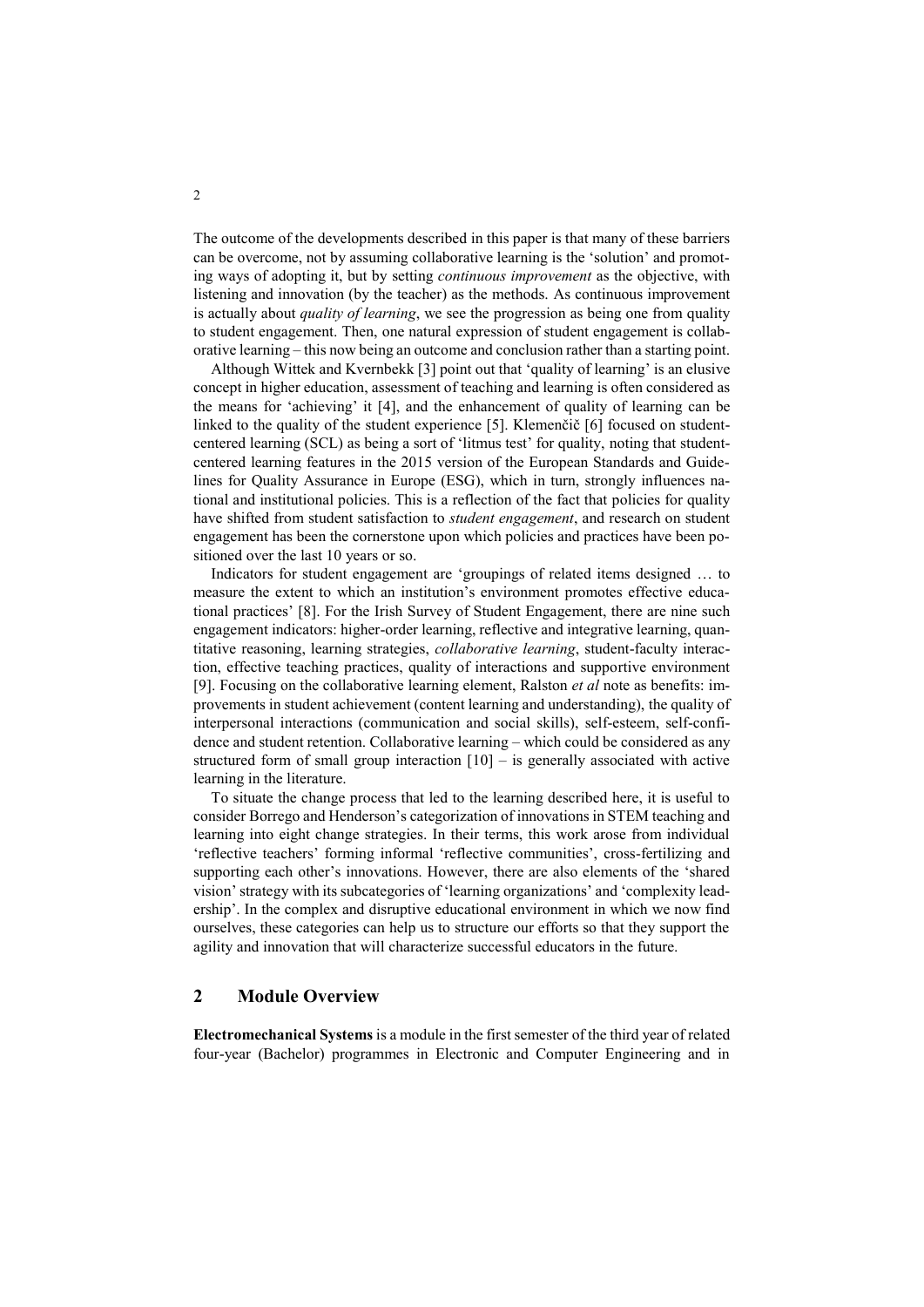Mechatronic Engineering in DCU. This is where five years of post-second-level engineering education to Masters level is required to satisfy the educational requirements for Professional/Chartered Engineer status. This 5-ECTS credit module focusses on the sensors, actuators/motors and interfacing electronics that are key elements in a mechatronics system. Typical class sizes are in the range of 45-60 students.

Notwithstanding earlier modules on digital and analogue electronics and circuit theory, including associated labs, on commencing this module, the majority of the students are not competent or confident in designing and implementing straightforward interfaces between general analogue or digital devices and machines. Hence these learning outcomes are targeted by the inclusion of a team mini-project in the second half of the semester. Here we describe the nature of this project, and discuss the hidden and unsignposted learnings that the students encounter, evidenced by their own reflections.

The unsupervised team mini-project is carried out by groups of three with a standard kit (comprising components and tools), available to be taken off-campus if the team wishes. It is worth 17% of the module mark and is assessed on the basis of a team presentation to their peers, a short video produced by the team, and a written team technical report – all evaluated by rubric-based marking.

There is a marked tendency for students in the class to consider earlier years in their programme as 'hurdles' to be overcome and left behind, achieving superficial levels of retained knowledge, and not solid platforms on which to build further learning. Hence, there is guidance for student revision at the start of the module. This also supports student-centered design and implementation throughout the practical learning. To action this revision, specific local material and links to general external references (such as [12]) are provided to the class by way of the VLE. The individual student's mastery of this material is encouraged by a combined diagnostic and competency MCQ test. This test may be taken multiple times, as it has a pass mark of 70%, and any subsequent CA mark awarded to the student is zeroed until the diagnostic/competency test is passed.

## **3 The Team-Based Mini-Project**

The team-based mini-project is timetabled for six 3-hour lab sessions in the second half of semester, but teams can work outside this time if they wish, as all components are selected to be safely used without supervision. The teams spend this time on constructing, debugging, testing and operating a microcontroller-based 2-wheeled robot from a kit of components, with technical officer support during the scheduled lab times. The teams are usually self-selected, with the stipulation that each of the two programmes must be represented on a team. In the last week of the teaching part of the semester, each team makes a presentation to the class, and shows a short video that they have produced about the building and operation of the 2-wheeled robot. About a week or so later, they also need to submit a single agreed technical report per team.

One of the explicit aims of the mini-project is to move the students to the 'understanding', 'application' and 'analysis' levels of learning in Bloom's taxonomy, and this helps to prepare them for their fourth-year individual engineering project where they should be achieving at these, along with 'evaluation' and 'creation' levels of learning.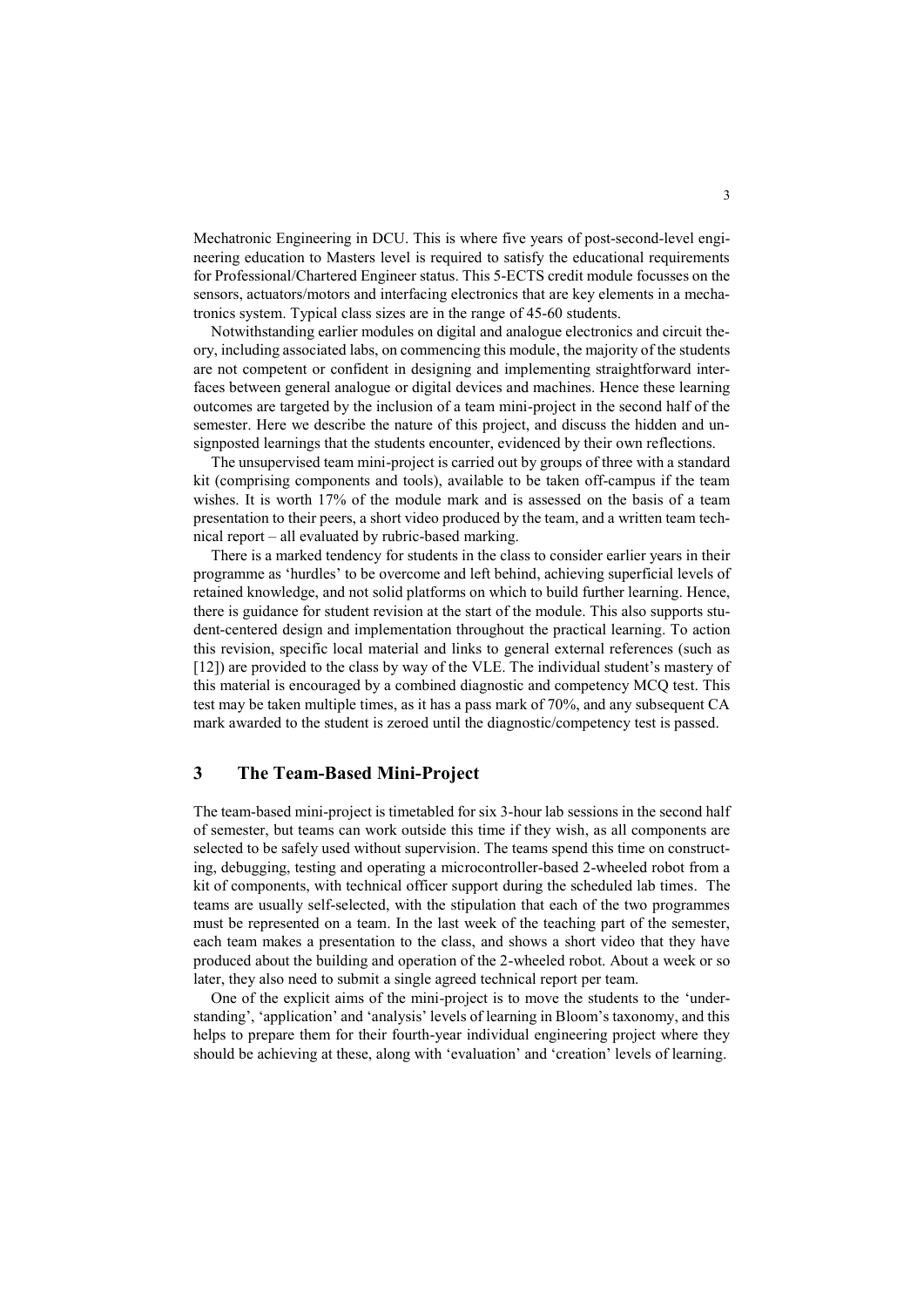The MSP432P401R LaunchPad™ development board was chosen as the target embedded microcontroller to avoid the 'path-of-least-resistance' associated with the Arduino. The same processor is used for a more challenging project-based module on Mobile Robotics in the second semester, so the students benefit from the time and effort invested in learning about the MSP432 during the first semester.

The (returnable) kit is distributed without charge to each team. It is up to each team to decide what is done with the available components. The main objective is that they demonstrate a capacity to interface sensors and actuators/motors to the microcontroller for '*some constructive outcome*'. Marks are awarded (with rubric-based marking) for

- functionality and achievement of the objectives of the prototype;
- quality, structure and technical content of the written (team) report;
- quality and content of a video;
- quality and content of a team presentation.

The teams are asked to use at least 80% of the supplied components as a core part of their design, with up to 10% of the marks for the project being awarded for a team successfully interfacing to an additional, unspecified sensor that does not feature in the original kit. It turns out that a very positive and constructive direction to the students is that they should "*Feel free to surprise me here*". A 'Getting started guide', along with all necessary datasheets are provided through the VLE. The students are encouraged to use digital oscilloscopes for debugging.

The projects are assessed on a per-team basis by default. However, the students are asked to give a "clear and detailed" description of their personal contributions in the joint technical report, with advice at the start that they keep individual or team logs of contributions and progress throughout the project, including possible means for doing this. Follow-up action can be and is taken when a discrepancy in the extent of contribution within the team becomes apparent, either from the assessment materials or from direct inputs by students themselves.

Feedback on the mini-project consists of the selected assessment rubric levels in each category, along with additional textual descriptions of both positive and negative issues that are not captured by the rubric text. In addition, the technical reports are corrected within the VLE with detailed corrections visible to the team. The feedback includes notes on the quality of the presentations and the video, including advice on how to perform more effectively in front of an audience, and a class-wide message with generic areas for improvement that were common across many of the technical reports.

#### **3.1 Sources of Innovation on this Module**

 $\overline{a}$ 

The idea of getting the teams to present their work through the medium of a short video, along with other aspects of how the Electromechanical Systems module operates, came from a presentation given in DCU by Marc Prensky in Sept 2011, called "*Engage me or Enrage me*" 1 . In this challenging and provocative presentation, Prensky talked *inter* 

4

<sup>&</sup>lt;sup>1</sup> The content of the presentation is no longer available online, but sources containing similar advice are described on [2].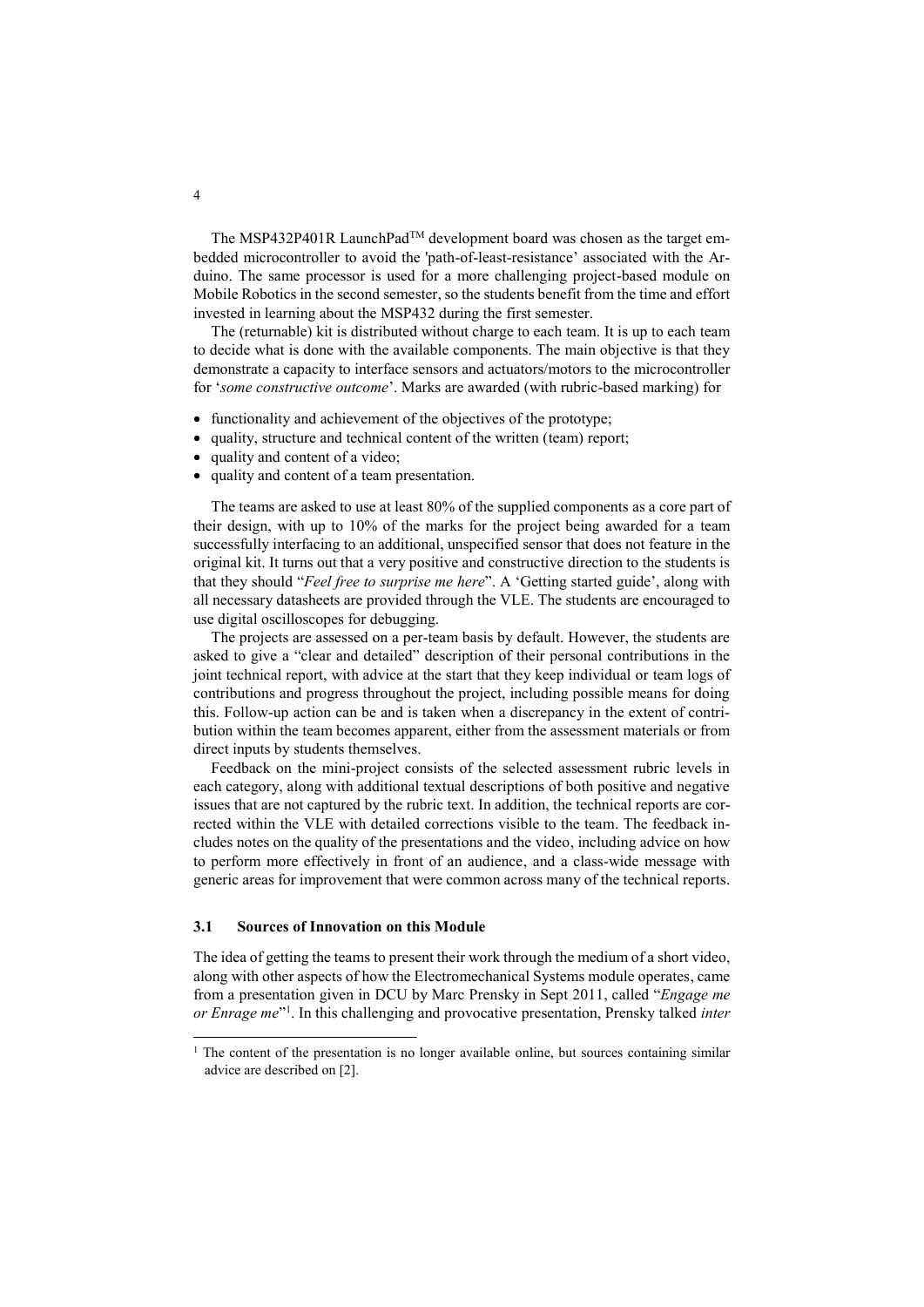*alia* about engagement, listening, balancing top-down with bottom-up, flipping the classroom, peer-to-peer learning, mutual respect, motivation, partnering, and module coordinators not as lecturers but as coaches, guides and partners in learning: asking questions, adding quality and rigor, and putting learning into context. He pointed out that while yesterday's literate person might write a letter, report or essay, and the 2011 literate person might write an email, make a slide presentation or create a blog post, tomorrow's literate person would work in a virtual community, make a video or write a computer program. He challenged his audience with questions such as:

"Have I innovated today?"

"Did I get feedback and act on it?"

- "Do I have a continuous improvement plan for my teaching?"
- "Am I sharing the innovations that work with my colleagues?"

One of the reasons for writing this paper is to share the lessons learned from adopting and innovating around these ideas in one particular module delivered over more than a decade. The implementation of such innovations can make the educator a more effective fosterer of learning and can indeed make their work easier rather than harder.

## **4 Student Evidence of their Learning Experiences**

A notable aspect of the technical reports submitted on the project was the number of teams that undertook extensive introspection and self-analysis of their work and their experience under headings such as Learning Outcomes, Project Management, Team Operation and Conclusions and Evaluation. They understood that the relatively unstructured nature of the mini-project and the requirement to operate as a team were aspects that were foundational for their learning experiences, and could not easily have been 'taught' in other ways. Several teams came to understand that problems, hurdles, obstacles, mistakes and unforeseen issues were actually valuable learning opportunities, rather than impediments to learning. In the following sections, we outline some of the experiences described in the reports.

## **4.1 Team Communications**

Some of the teams discussed the need for, and operation of, communications within the team. For example, Team M say:

*Since the lab was open the whole week, we were able to work out times that best suited each other to work outside of the lab time slot. We had to make sure we clearly communicated to each other to ensure we were meeting deadlines and that everyone attended any extra sessions that we had … Since each member would work on a different aspect of the project during each session, we would have a quick debrief at the end of these sessions. This was when each member talked about what they had done that day. This allowed each member to understand every aspect of the project even if they weren't directly involved in the building of a specific aspect.*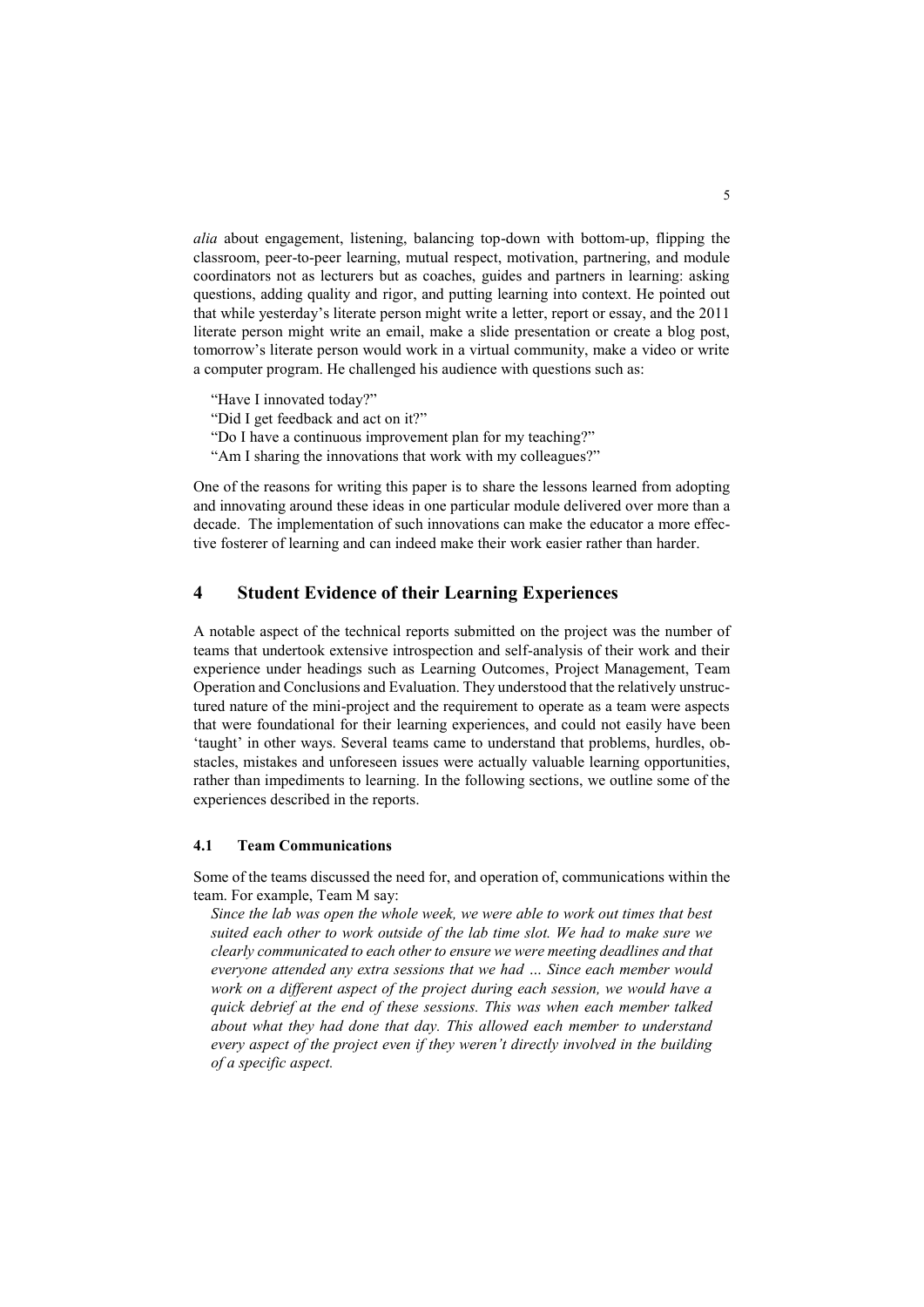Team R report that:

*The importance of adequate communication was evident during the project. Soft skills such as communication are invaluable in any industry and this project provided students with the opportunity to develop these skills in various ways, such as the presentation, or just simply communicating as a team in general.*

Not everything was 'rosy', however, in this team:

*There were some issues with communication and as a result it was difficult to allow the team to perform to its utmost potential, but regardless, the significance of communication and teamwork were evident throughout the project.*

## **4.2 Consolidation of Learning for Targeted Outcomes**

Team G say in their report,

*The mini project was a great introduction to microcontrollers and interfacing with various sensors and actuators. Exposure to electronics in a practical way was informative and useful when the results are able to be seen firsthand, giving a sense of familiarity. Having gained this experience, the team feels confident heading into the next semester: Mobile Robotics*.

Team N conclude in their report that,

*Overall, the team greatly benefitted from this project. Each team member acquired new knowledge and skills throughout the entire development of the project.*

Team J give good descriptions of the problems that they encountered and how they debugged them. In the report, they say:

*Not only did these problems help us to better understand the equipment and components, but [they] also taught us problem-solving, critical thinking and how to work together as a team.*

Another student from Team J outlines her experience as follows:

*I also wired up the H-Bridge … [which] gave me the knowledge and information … that I needed to fully understand them, why we use them and how to use them. This also gave me experience in reading data sheets and circuit diagrams as I had to use them both to figure out which wire needed to be connected to where.*

The same student mentions about learning to use a multimeter:

*Doing this enhanced my knowledge on how to use a multimeter correctly − which may seem like a trivial skill, however, this is a piece of equipment we will always need to use and need to know how to use properly.* 

This reminds the lecturer that no matter how mundane or trivial a fact or skill seems to us, if a student doesn't know it, then it's an impediment to their further learning and thus of crucial importance that they acquire it. A student from Team Q shows that notwithstanding the relatively unstructured and independent nature of the mini-project, even the straightforward engineering objectives of the module were achieved for her:

*This project deepened my knowledge of basic electronic components and circuitry … My participation in this project proved extremely beneficial towards my individual knowledge of the use and applications of microcontrollers … Overall, the challenge was difficult at times but thoroughly engaging and eye-opening to the applications of microcontrollers and circuits working simultaneously.*

6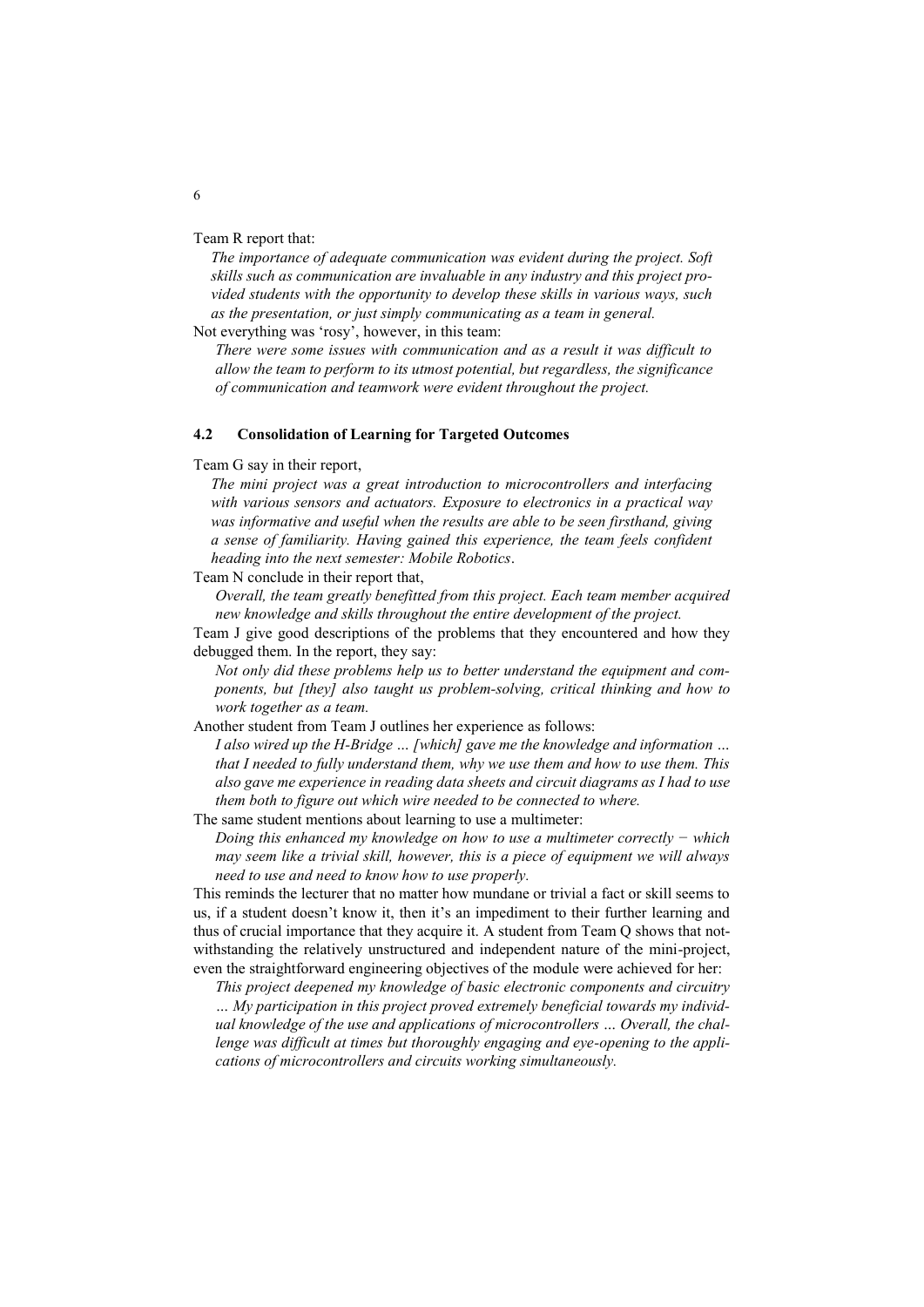#### **4.3 Learning Problem-Solving Skills**

The effective practice of problem-solving is notoriously difficult to teach well. However, if we can put our students in the way of having 'light bulb moments', then it seems that we are facilitating the right type of learning. A Team J student says:

In the final weeks we kept running into issues and we could not figure out what the *problem was. After reading through the lecture notes again and through vigorous problem solving, I realised that the cause to our problem was likely due to noise caused by ground loops … I have now learned a valuable lesson: to always double check with the oscilloscope for noise or interference in the circuit when the circuit suddenly stops working for what seems like no reason.*

A female student also from Team Q outlined her revelation:

*The main point of learning throughout this project although challenging, was troubleshooting! At the time of the problems I felt them unfortunate but once solving these issues I knew it was quite the opposite. From rewiring the entire bread board to rewriting the code, although these activities were troublesome, it was where I learned the most. I thoroughly enjoyed this project, and look forward to using microcontrollers again in the future.*

Comments like these illustrate the learning benefits of innovating in pedagogy in order to positively engage students. Team R report that

*… the ability to problem-solve and debug errors is a crucial skill to have as an engineer, and this project greatly enhanced that ability. The available equipment (oscilloscopes and multimeters) was especially useful for this.*

## **4.4 Communication through the Medium of Video**

Team M programmed the car to do the "Cha Cha Cha", shown to impressive effect in their video, with a really excellent soundtrack that reflected the mood of different stages of development. They talked in the report about "keeping the video entertaining" and "motivating people to take up engineering", which certainly constitute aspects outside the scope of the original module descriptor.

The members of Team G mention, in relation to their excellently produced, welledited and very entertaining video that its style was based on

*… an 'old-school' over the-top infomercial, using the iconic black and white filter to highlight negative elements and an upbeat tune.* 

This choice of design indicates an expression of motivation and talent that is far outside anything normally envisaged for an electromechanical systems module. The video for Team L was quite consciously directed and edited, and they used a voice actor from outside the team working to the team's script to give it a strong storyline, which was very effective.

### **4.5 Communication through the Medium of a Technical Report**

Team H mentioned that they divided up the writing of the report according to what each team member focused on during the build, and after combining all the sections they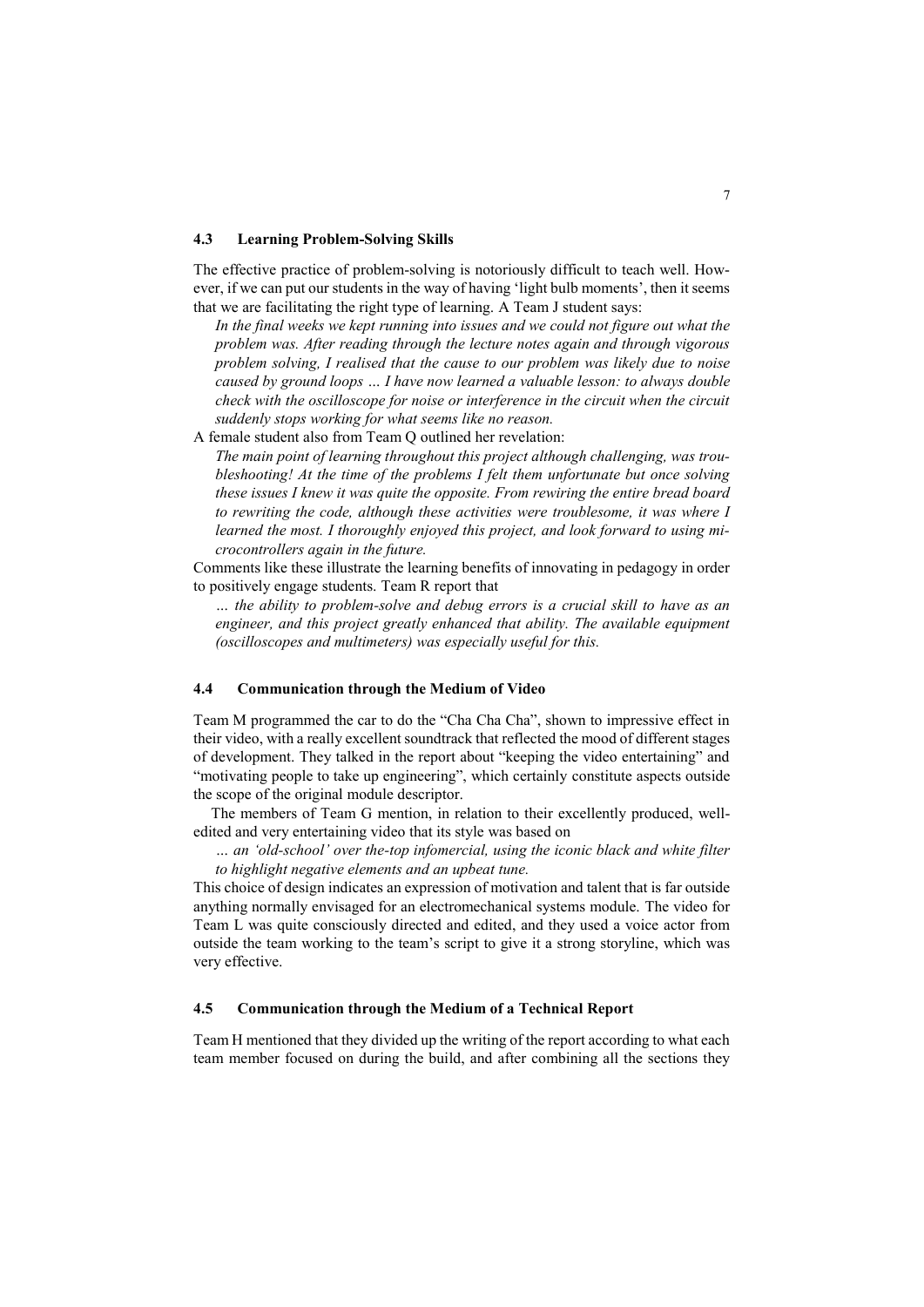read through each other's sections to ensure no grammatical mistakes were made and all statements were factual. It was clear from other reports that this wasn't universally the case. Technically, and in terms of the care taken with the writing and presentation, the report from Team C was one of the best reports that I received. At the other extreme, Team K received quite negative feedback for the language and structure of the report, which had a level of informality entirely unsuitable for a technical report. These two extremes remind us that where a learning outcome activity is challenge-based and less structured, the learning can be quite inconsistent across teams. Where there are very clear standards expected, such as for a written technical report, we need to provide explicit guidance, templates, and minimum standards to be achieved universally.

#### **4.6 Students' own Reflection on their Learning**

Team N referenced Bloom's Taxonomy and understood that one aim of the project was to move to the 'apply' and 'analyze' stages of learning and be able to understand the material at a deeper level than before. They understood the need to recognize and learn from mistakes, to exploit knowledge gained in earlier modules, and to recognize and work around their shortcomings. Team J recalled the stated Learning Outcomes of the mini-project, and claimed to have achieved these. They also mentioned that it was

*important to note that other valuable learning outcomes … not categorically outlined at the beginning of the project, were achieved.*

Then, after listing the levels of Bloom's taxonomy, they pointed out that

*this project helped the students to remember and understand (level 2: Understanding) what they learned [in lectures], apply this knowledge to the project (level 3: Application), analyse any errors that occurred (level 4: Analysis), evaluate how best to fix these errors (level 5: Evaluation) and finally to create the wheeled robot (level 6: Creation).*

This may not be a perfect mapping, but it is interesting how giving students tools to understand the nature of learning, as well as appropriate opportunities, can be strongly enabling. Team J also pointed to 'soft' skills gained by the team members throughout the project, and they explicitly call out interpersonal skills, teamwork, time management, problem solving, creative thinking, critical thinking and decision-making.

#### **4.7 Team Management and Dysfunctional Teams**

### Team F describe in their report that they

*decided on who will manage the team and ensure all the deadlines for the various tasks are complete. This meant that the project leader has to conduct five processes to successfully manage the project which are initiating, planning, executing, monitoring and closing, the main objectives were to ensure that the team achieves each and every task effectively.*

From information received after the fact we believe that this team had an issue with one member dominating the others. It is not hard to imagine which student may have written the above text. A later paragraph talks about how [one student] "was lead in the role of the robot's hardware and software", and the other students "assisted" that student, while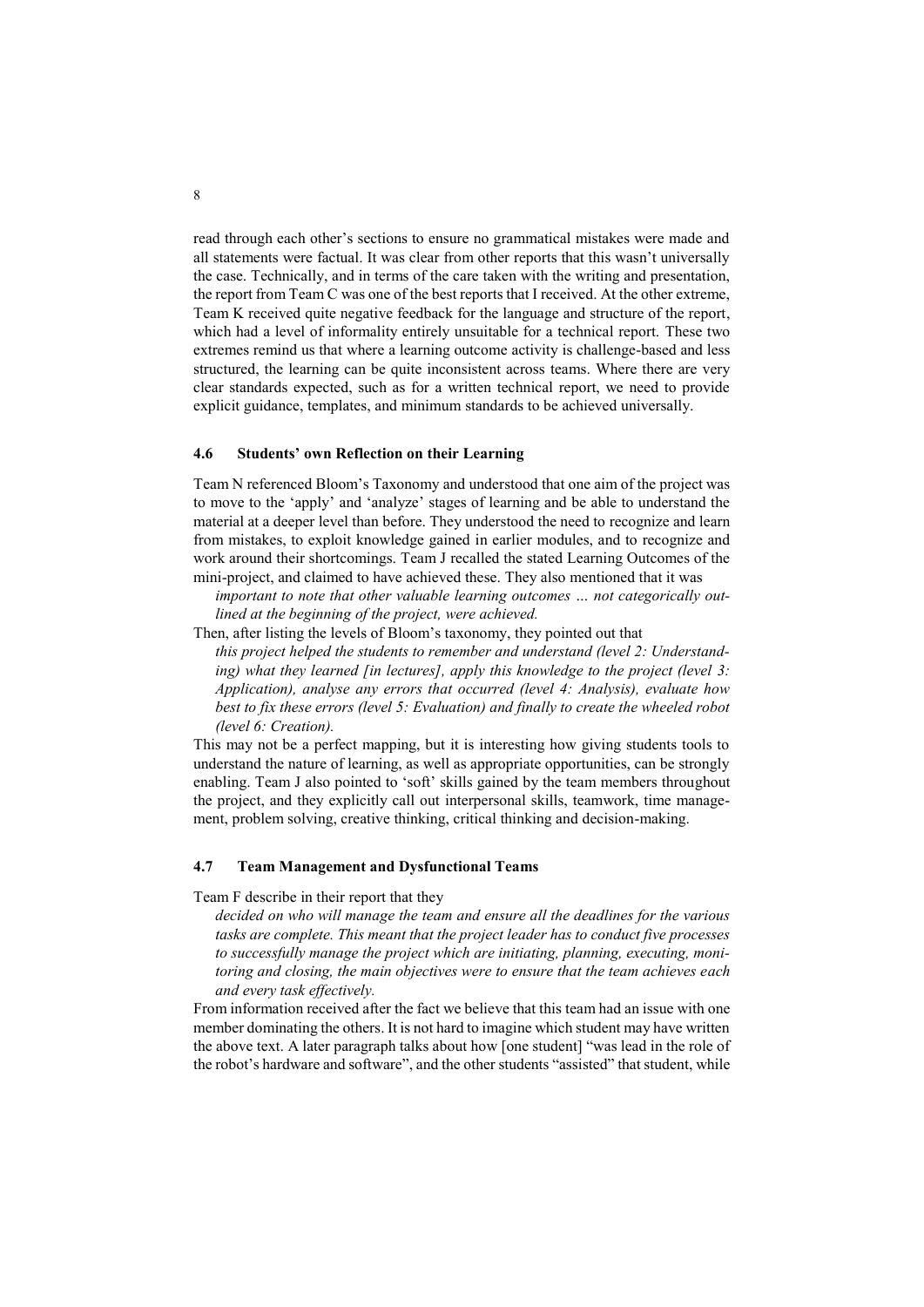they were responsible for non-technical aspects such as the presentation and the video. In the conclusion, reported as written by one of the non-dominant students, we read that the project "… enhanced my learning in interfacing electromechanical systems, and it turned out to be a project worth doing", which is some distance from the 'glowing' reports of students in other teams of their learning experience. There is an opportunity to 'repair' the lack of learning opportunities for students in this team in the subsequent Mobile Robotics module, but more importantly, this occurrence points to the need to provide students with the skills necessary to manage such situations as they arise.

Team N were very clear in the report when one team member didn't contribute, and they didn't try to cover up the fact out of a misplaced sense of loyalty. One of the students in Team J reports that:

*I helped my teammates practice for the presentation by giving constructive feedback about their body language and the importance of projection of their voices and organising a choreography so that each member who spoke would be standing in the center of the room to command attention and the following person was ready to take over, with the last person controlling the slides.*

Interestingly, it was also clear from the Team J report that this team had a member who contributed significantly less than the others. This was not explicitly stated, but there is little doubt that the students knew what they were implicitly communicating.

For Team K,

*Teamwork was a core soft skill learned throughout this project. Working in a team can often be quite challenging and difficult due to conflicting ideas or someone not pulling their weight. The team learned that good project management skills are … vital in making sure that everyone in the team is on the same page and that everyone knows what needs to be done.* 

## **5 Conclusions**

It has been a very useful exercise to reflect on the results of the learning innovations introduced to this module. These were significantly inspired by Mark Prensky's presentation, but also derive from a project-based and student-centered learning ethos in our School that has existed for at least the last two decades. We have learned that given the right motivations, challenges, freedoms and supports, that our students can achieve in ways that we could never have imagined, and that different students will achieve in ways that are particular to them. If we needed to be reminded of the Confucian truism: "I do and I understand", we can see it reflected here in the reports of many of these teams. We can see the benefits of giving them the tools to enable introspection, to enable students themselves to give names to the types and natures of their learning experiences. We can see the unintended lessons or the hidden lessons that contribute to the broader education, maturity and professionalization of the students.

It is not all positive, however. While dysfunction within teams can provide an opportunity for learning, without appropriate preparation or structures or framework guidelines for teamwork, it can also be a significant impediment to effective learning.